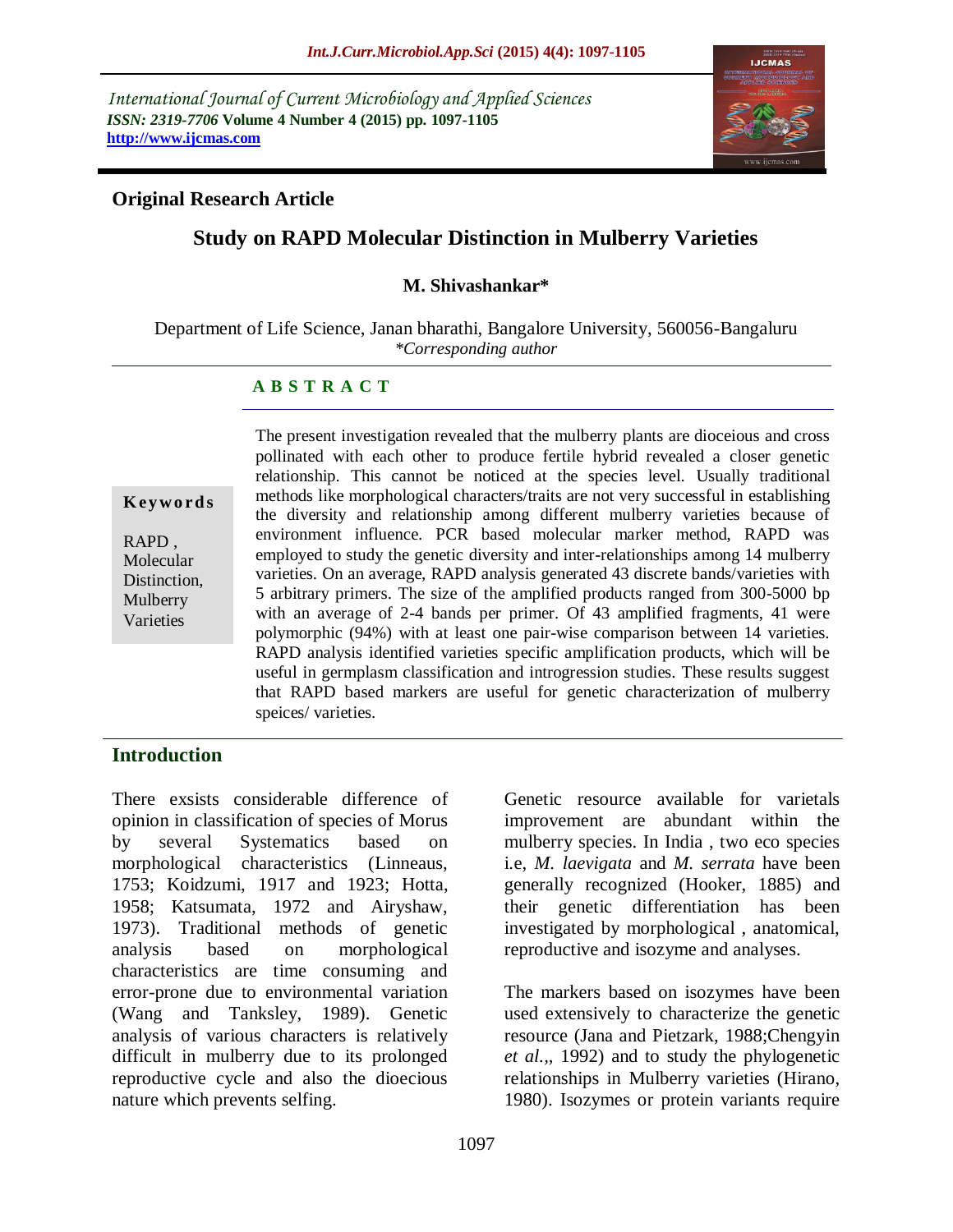separation by electrophoresis, and are visualized by enzyme activity assay for the relevant enzyme. They are generally selectively neutral, well disturbed over the genome and are co-dominant. The variants of these often do not have any noticeable effect on phenotype, thus making them suitable markers. However, the number of genetic markers provided by the isozyme analysis is barley sufficient for many applications in crop improvement programme.

The advent of recombinant DNA technology heralded a completely new approach to define potentially polymorphic DNA sequences. This new technology promises to revolutionize some areas of plant genetics and plant breeding. The markers based on DNA sequences have introduced a new dimension to the development of genetic maps and mapping of agronomically and physiologically important characters.

The major strength of DNA markers is that they have a potential to reveal almost unlimited number of polymorphisms covering the whole genome. The DNA markers have very unique feature like ubiquitous nature, detection at any developmental stage and independent of environmental effects and management practices, and hence have direct applicability to breeding programmes. The most important application of DNA marker technology is the generation of saturated linkage maps which have been extremely useful for mapping and tagging of genes of agronomically important traits.

RFLP's (Restriction Fragment Length Polymorphisms) are the first of the DNA markers which have been widely used for construction of genetic maps and assessment of genetic variability .RFLP's have made it possible to generate high density maps of

various commercially important crops like rice, Tomato, Lettuce and Soybean.

The development of the polymerase Chain Reaction (PCR) for amplifying DNA led to a revolution in the applicability of molecular methods and a range of new technologies were developed which can overcome many of the technical limitation of RFLP's such as developing probes for RFLP analysis, Southern Hybridization and use of radioactive isotopes, which render them unsuitable for large scale genomic studies.

A subset of the latter involves the uses of a single 'Arbitrary' primer which results in amplification of several discrete DNA products. The method is referred to as Random Amplifed Polymorphic DNA (RAPD) analysis. Genetic analysis with RAPD marker is more rapid and simpler than RFLP analysis and requires smaller amounts of DNA. Moreover, it does not require cloning of DNA or Southern hybridization. However, unlike RFLP's, most of the RAPD markers are usually scored as dominant and heterozygotes cannot be identified from homozygotes.

RAPDs have been demonstrated to be well suited for use in plant and animal breeding programme, population genetics and for estimating genetic diversity and relatedness in plant populations or cultivars (Halward *et al.,*,1992; Jain *et al.,*, 1994; Yu and Nguyen 1994; He *et al.,*, 1994)

In India, there are hundreds of collections of diverse mulberry accessions whose genotypic status is not known. Beside, an in depth genetic analysis of mulberry collections has not been carried out so far. By making use of the molecular marker technology based on PCR approach, diverse accessions of Mulberry.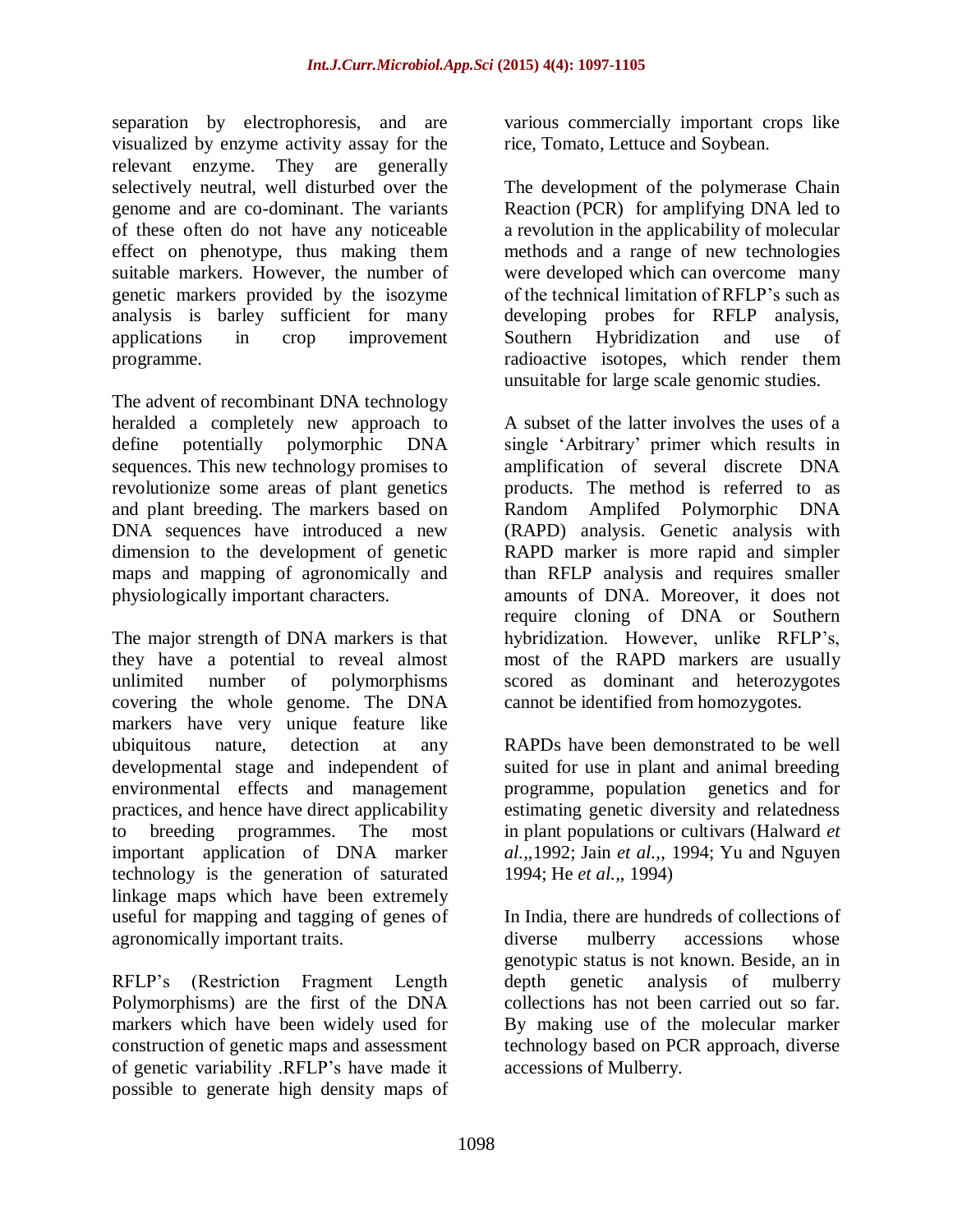#### **Materials and Methods**

The present investigation was carried out in the Department of life science, Bangalore university, Bangalore during the year January-2013 to April-2014.The materials used and methods followed in this study are presented here.

The present study selected leaf samples of 14 mulberry varieties plants that were collected from Bangalore University, Mulberry Germplasm. Which may represent the wide variation prevalent in the genome. The recently matured leaves were collected and used for DNA extraction.

The basic DNA extraction protocol Dellaporta *et al.,* (1983), was slightly modified following Porebski *et al.,*, (1997). 1g of fresh leaf sample of each plant was grinded using liquid nitrogen and then transferred to a centrifuge tube containing 20 ml of extraction buffer (3% CTAB, 100 mM Tris, 20 mM EDTA, 1.4 M NaCl, 1% PVP and 1% B-mercaptoethanol) preheated to 60º C and maintained at this temperature for 1 hour with intermittent shaking. The centrifuge tube was brought to room temperature and 6 ml of chloroform and isoamyl alcohol (24:1) were added. The contents mixed well by inverting the tube gently 25-30 times, then spun at 7,000 rpm for 15 min. The supernatant was transferred to centrifuge tube and this clean-up step was repeated until a clear supernatant was obtained. Supernatant was kept overnight at 4º C to precipitate DNA by adding half a volume of 5 M NaCl and one volume of isopropanol. The DNA was pelleted by centrifuging at 10,000 rpm for 20 min and the pellet was washed with 70% ethanol. The dried DNA pellet was resuspended in 300 µl of TE (Tris EDTA) buffer. Contaminating RNA was removed by

digestion with 10 µg of RNase for 60 min at 37º C. Proteins were removed by digestion with 25µg of Proteinase-K. The DNA was further purified by extracting twice with an equal volume of phenol followed by an equal volume of phenol: Chloroform (1:1) and finally with an equal volume of chloroform. The DNA was precipitated by the addition of one volume of isopropanol and spun at 5,000 rpm for 5 min; the final pellet was dissolved in 300 µl TE. The DNA concentration was determined using UV-Visible spectrophotometer at 260 nm and 280nm and the quality verified by electrophoresis on a 0.8% agarose gel and diluted to a uniform concentration of  $5$  ng/ $\mu$ l for RAPD analysis.

## **DNA Electrophoresis**

Amplified DNA fragments were separated out on 1.2% agarose gel stained with ethidium bromide. Running buffer containing Tris-buffer, Acetic acid and EDTA (pH 8.0) was used for electrophoresis and for preparing gels. Wells were loaded with  $25\mu l$  reaction volume and 5  $\mu l$  of loading buffer (Sucrose, Bromophenol blue and Xylene cyanol) together. Electrophoresis was conducted at 45 volts for 3 hours and the gel photographed under UV light using gel dock system (Herolab).

#### **Statistical Analysis**

Binary coding was used to score gel and each band of primer was scored of 6 species and 12 primers with 100 to 1000 base pairs Marker level pair wise squared Euclidean species was calculated and utilizing these distances, species were clustered following Wards method. The segregation of species was also assessed through principle component analysis, the Statistica version 5.0 a computer application was used to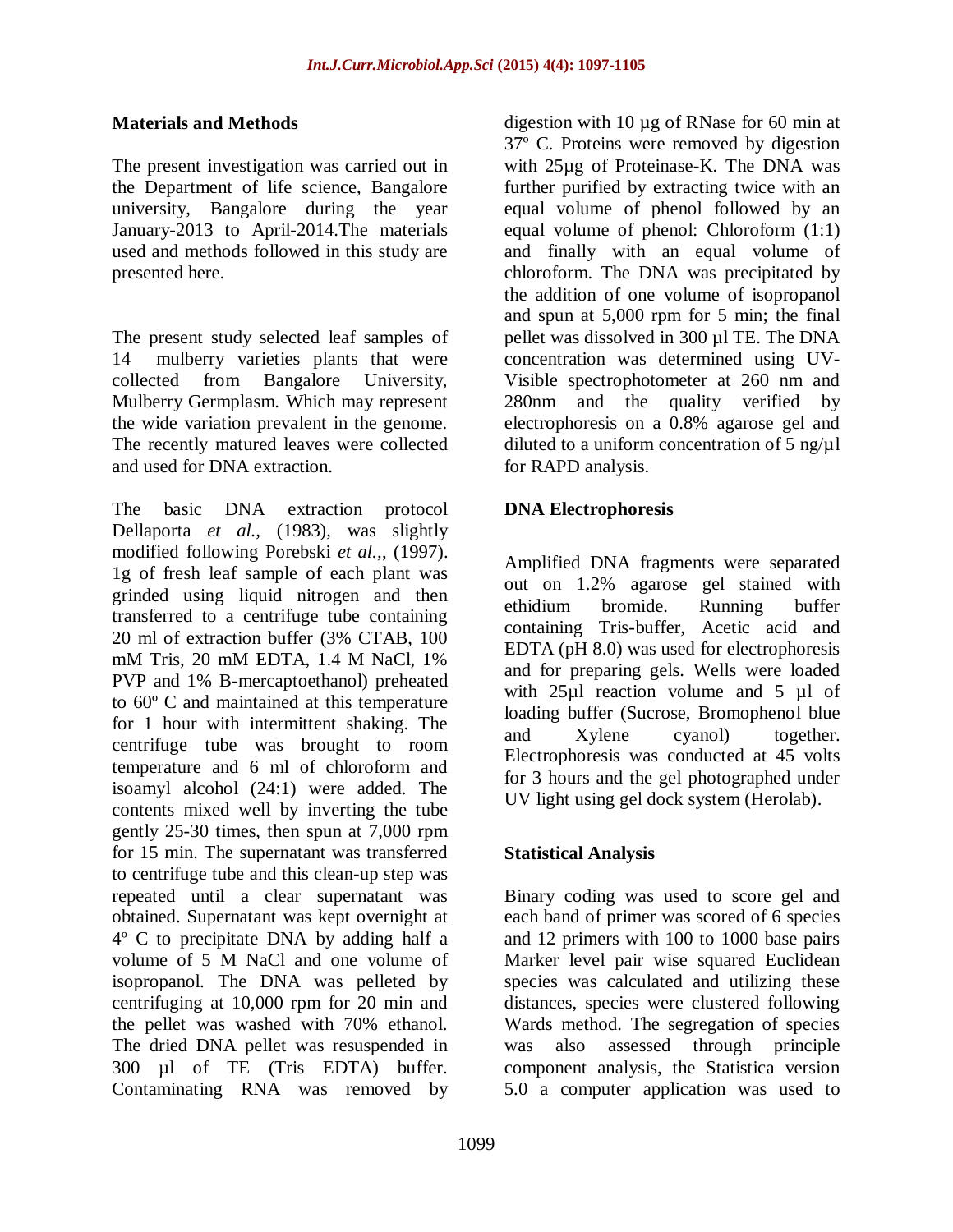generate dendrogram using squared Euclidean distance and Wards method.

### **Quantification of DNA**

DNA quantification can be done by flurometry, spectrometry and agarose gel electrophoresis with standard DNA concentrations (Boiteux *et al.,,* 1999). The quality can be assessed by restriction digestion with restriction endonucleases (EcoRI, HindIII etc.,) electroporation and spectral properties. Quality is that to what extent the DNA is pure of secondary metabolites and other substances, which hinder further use of DNA in molecular techniques. A good DNA preparation generally exhibits the following spectral properties. It will have  $A_{230}$ ,  $A_{230}/A_{260}$ ,  $A_{280}/A_{260}$  or  $A_{260}/A_{280}$  rations of less than 0.10, less than 0.45, less than 1.65 or more than 1.80, respectively (Shantha *et al.,,* 1998). If a DNA preparation exhibits  $A_{260}/A_{280}$  more than 1.80, it shows the presence of RNA and if it is less than 1.65 or less indicates protein contamination (Sambrook *et al.,,* 1989).

#### **Results and Discussion**

## **Extraction of Genomic DNA**

The genomic DNA was extracted as described in Materials and Methods from fresh and young leaves of mulberry varieties. The extraction method yielded a good amount of DNA on test gels. It gave a good resolution (Fig. 1). The quantity of DNA/gm of fresh leaf tissue and relative ratio of DNA to proteins are given in Table 1.

#### **Purification of DNA**

Since the DNA samples using the Nucleon Phytopore method contained a considerable amount of RNA, polysaccharides and other

impurities, it was necessary to go for further purification to get a good quality DNA essential for RAPD analysis.

### **Optimization of Amplification Conditions for Mulberry DNA**

The mulberry DNA was amplified with slight modifications according to the protocol of Williams (1990). An initial denaturation of 2 min resulted in better separation of DNA strands allowing binding of random 10-mers to template DNA for sequence-specific PCR amplification. Amplification of mulberry genomic DNA with random oligonucleotide primers resulted in a series of discrete bands of varying intensity.

### *Taq* **DNA Polymerase Concentration**

The most important parameter required for consistent amplification patterns was found to be concentration of *Taq* DNA polymerase. Concentrations of 0.2 to 1.0 U of *Taq* DNA polymerase per 20 u.1 reaction mixture were used for RAPD-PCR reactions. 0.3 U and 0.4 U of *Taq* DNA polymerase in a 20 (J.I reaction volume was found to generate discrete bands (Fig.1). At optimum *Taq* DNA polymerase concentration of 0.3 U/20 u.1 reaction volume, the RAPD profile remained consistent and reproducible.

## **RAPD Analysis**

A total of five decamer oligonucleotide primers were examined on the 14 mulberry varieties. All the random primers resulted in distinct polymorphic banding pattern. Results obtained with the primers OPW-01, OPW-02, OPW-03, OPW-04 and OPW-05 are shown in Fig.1.The number and size of the amplification products varied depending on the sequence of random primers and mulberry varieties. The size of the amplified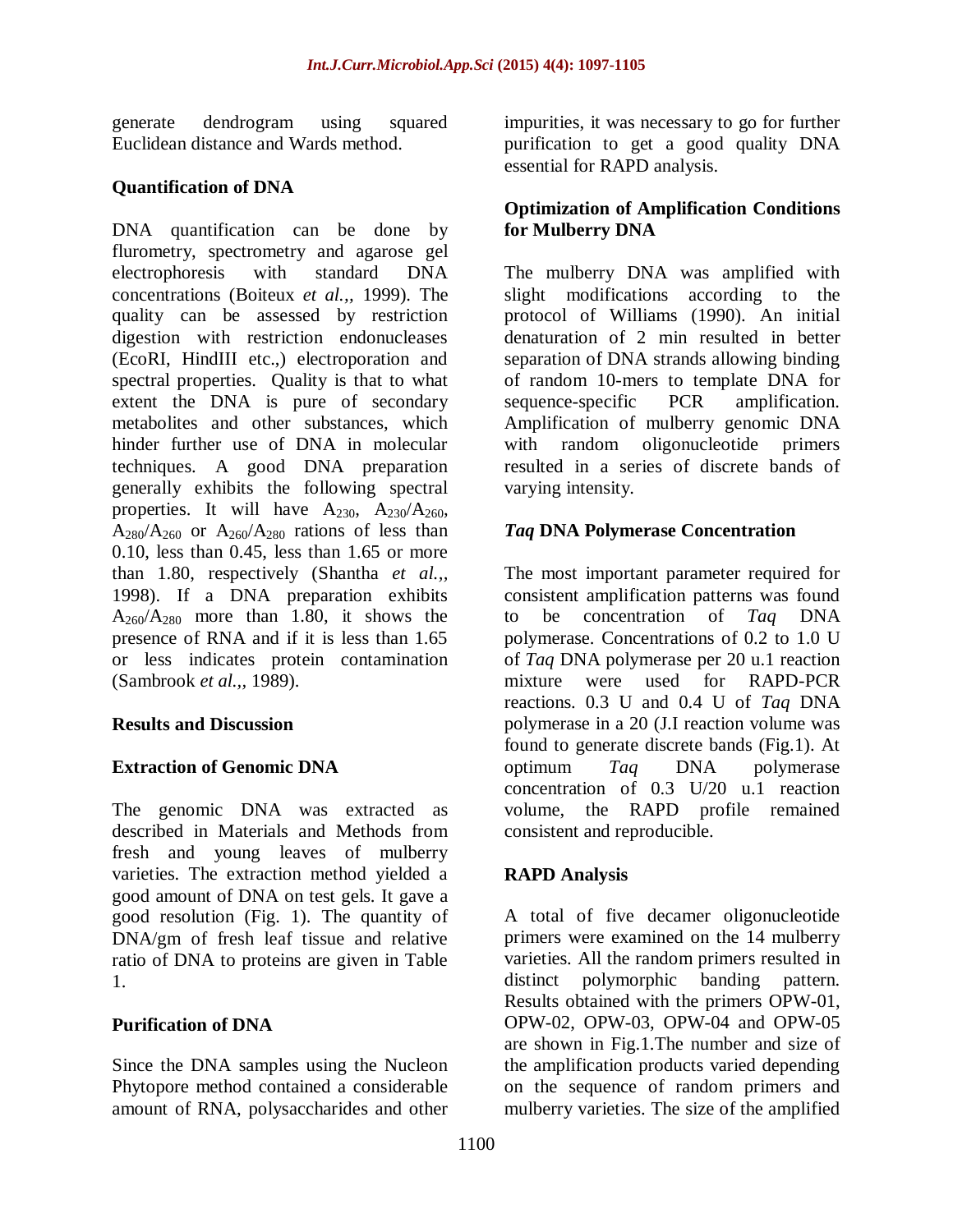products ranged from 300-5000 bp with an average of 2-4 bands per primer. A total of 43 discrete amplified products were generated by 5 random primers. Of 43 amplified products, 41 (94%) fragments were polymorphic in a pair-wise comparison and the remaining 2 fragments were monomorphic across the accessions investigated. Table 1 and 2 gives a summary of the RAPD patterns.

RAPD analysis also identifies accession specific amplified products .Local Female can be identified by OPWO 1-500, Nagaland Local by OPW02-1750, TR-8 by OPW03-500, Matigara White by OPW03- 700, Black cherry by OPW03-1400 Berhampore, Kolitha-9, and Bishnupur can be identified by OPW05-1200.Cluster analysis of the binary matrix distance based on RAPD data sets were transferred into dendrogram using Euclidean Wards method and the resulted phenogram is shown in Fig. 2.

The mulberry species are good genetic resources, some of the species of mulberry have reported naturally in India and Japan. Some of the cultivate species / varieties do not find-their origin outside the country specially 'China & Japan'. All most all cultivated varieties which are classified as different species. The mulberry species were cross pollinate with each other and produce pertile off spring indicating no signs of sexual incompatibility characteristics of the species. This information suggests a closer genetic relationship among cultivated mulberry varieties. The present investigation was carried out on 14 mulberry varieties and its RAPD band analysis further support in this direction.

The high level of polymorphism (94%) in mulberry accessions reflects the out crossing nature on par with results obtained with RAPD in other fruits and nut tree species such as pistachio (Hormaza, 1995), olive (Fabbri *et al.,,* 1995), walnut (Nieise *et al.,,* 1998) and vegetatively propagated crops such as banana (Krammer *et al.,,* 1992) and apple (Koller *et al.,,* 1993).The molecular analysis using RAPD markers did not show correlation between the ploidy and number of polymorphic bands suggesting the redundancy of genome complements in these polyploid species. However, the ploidy level of a plant does not appear to influence the number of fragments per primer (Wolf and PetersVanRijn, 1992). In mulberry accessions percentage of similarity based on the F-value ranged from 97.3 to 41.4. Most of the mulberry pairs had high similarity value. Even though some morphological variability and improvement in agronomic traits, leaf yield have been achieved through selective cultivation and breeding programmes, there appears to be no effort has been made to utilize the useful traits found in wild mulberry species.

As reported by earlier literature, many cultivated mulberry varieties find their origin elsewhere; which are later adapted, improved consciously or unconsciously in different regions of the country. Many such accessions do not carry clear pedigree record nor an authentic information on their origin. In this background, expectedly RAPD profiles of 10 mulberry varieties did not show any correlation with regional/geographical distribution. The varieties like 2 and 9 forms a single cluster whereas varieties like 8 and 5 forms second cluster, variety 11 and 4 shows third cluster and varieties 14 and 10 revealed fourth cluster despite the varieties 1 and 12 are not related to any other varieties as shown in dendrogram fig.2.These accessions were evolved from the breeding generation of Mulberry accession (2n). As per the earlier report, the popular accession of Southern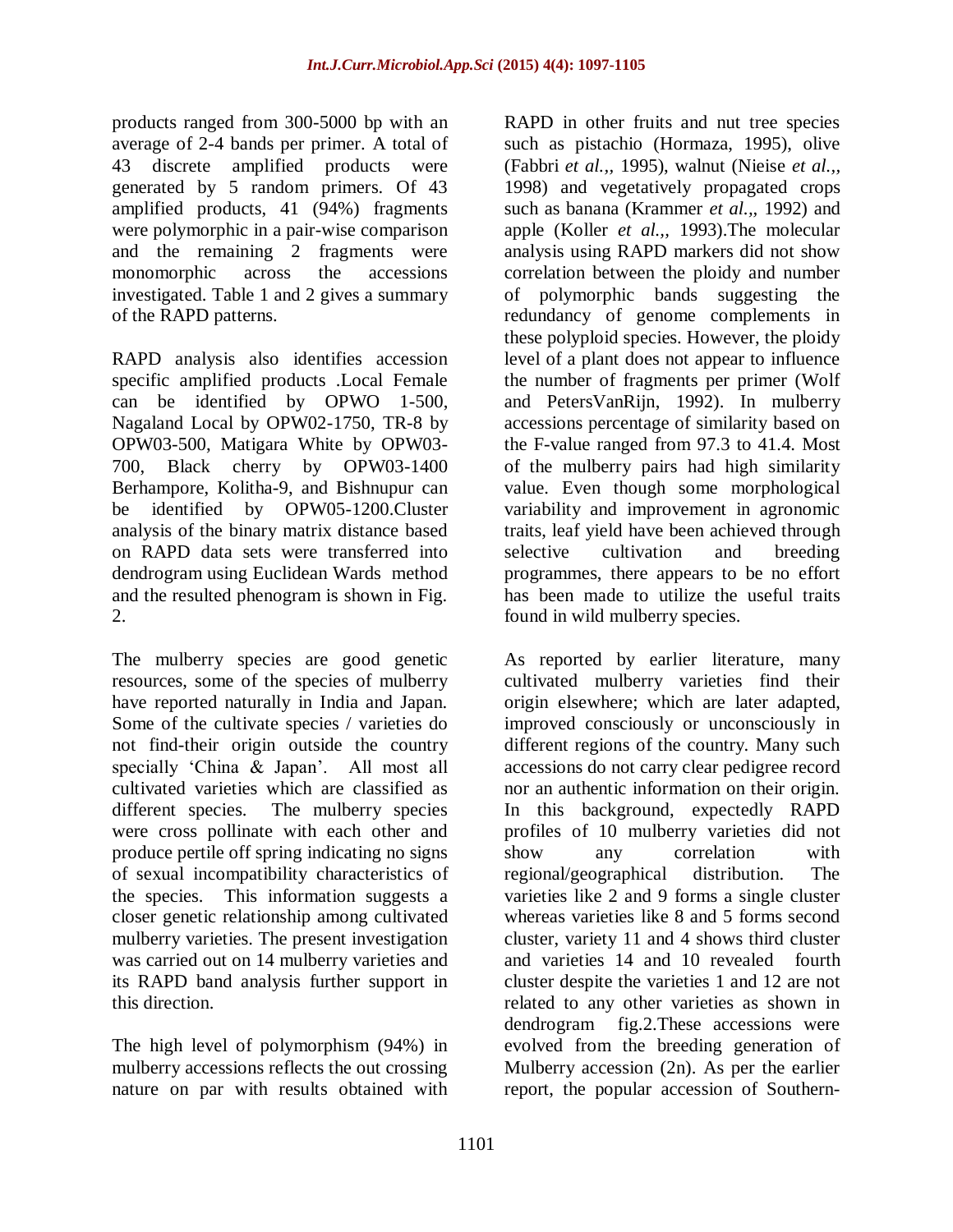India namely, Kanva 2 is believed to be OPH selection from the traditional Mysore Local. Tl which is a colchiploid (4X) was evolved from the cross between *M. indica*

and Mandalaya (Sl) has a similarity of 64.9% with the female and 86.5% with the male parent.

| <b>Varieties</b> | 260 nm<br>(A1) | 280 nm<br>(A2) | A1/A2  | <b>DNA</b> content<br>$(\mu g/\mu l)$ x 300<br>µl/gm fresh<br>leaf tissue |
|------------------|----------------|----------------|--------|---------------------------------------------------------------------------|
| 1                | 0.079          | 0.044          | 1.8128 | 0.395                                                                     |
| $\overline{2}$   | 0.047          | 0.031          | 1.5079 | 0.470                                                                     |
| $\mathfrak{Z}$   | 0.049          | 0.033          | 1.5037 | 0.490                                                                     |
| $\overline{4}$   | 0.039          | 0.026          | 1.5023 | 0.390                                                                     |
| 5                | 0.068          | 0.046          | 1.4773 | 0.340                                                                     |
| 6                | 0.065          | 0.049          | 1.3366 | 0.325                                                                     |
| 7                | 0.127          | 0.078          | 1.6304 | 0.635                                                                     |
| 8                | 0.063          | 0.044          | 1.4478 | 0.315                                                                     |
| 9                | 0.067          | 0.045          | 1.4809 | 0.335                                                                     |
| 10               | 0.021          | 0.019          | 1.0816 | 0.105                                                                     |
| 11               | 0.071          | 0.047          | 1.5129 | 0.355                                                                     |
| 12               | 0.072          | 0.047          | 1.5306 | 0.360                                                                     |
| 13               | 0.046          | 0.035          | 1.3054 | 0.230                                                                     |
| 14               | 0.032          | 0.025          | 1.2628 | 0.160                                                                     |
|                  |                |                |        |                                                                           |

#### **Table.1** Summary of the Detection of RAPD Markers

| Total number of primers                              |                   |
|------------------------------------------------------|-------------------|
| Total number of bands amplified                      | 43                |
| Size range of amplification products                 | $0.3$ to $5.0$ kb |
| Average number of bands as primer                    | $2 - 4$           |
| Total number of Polymorphic bands (RAPDs) identified | 41                |
| Percentage of total bands which were polymorphic     | 94%               |

#### **Table.2** List of Primers which gave Polymorphic / Monomorphic Bands (RAPD)

| <b>Primer Code</b> | <b>Total Number of</b><br><b>Bands</b> | <b>No. of Polymorphic</b><br><b>Bands</b> | No. of<br>Monomorphic<br><b>Bands</b> |
|--------------------|----------------------------------------|-------------------------------------------|---------------------------------------|
| $OPW-01$           |                                        |                                           |                                       |
| $OPW-02$           |                                        |                                           |                                       |
| $OPW-03$           |                                        |                                           |                                       |
| $OPW-04$           | LO                                     |                                           |                                       |
| $OPW-05$           |                                        |                                           |                                       |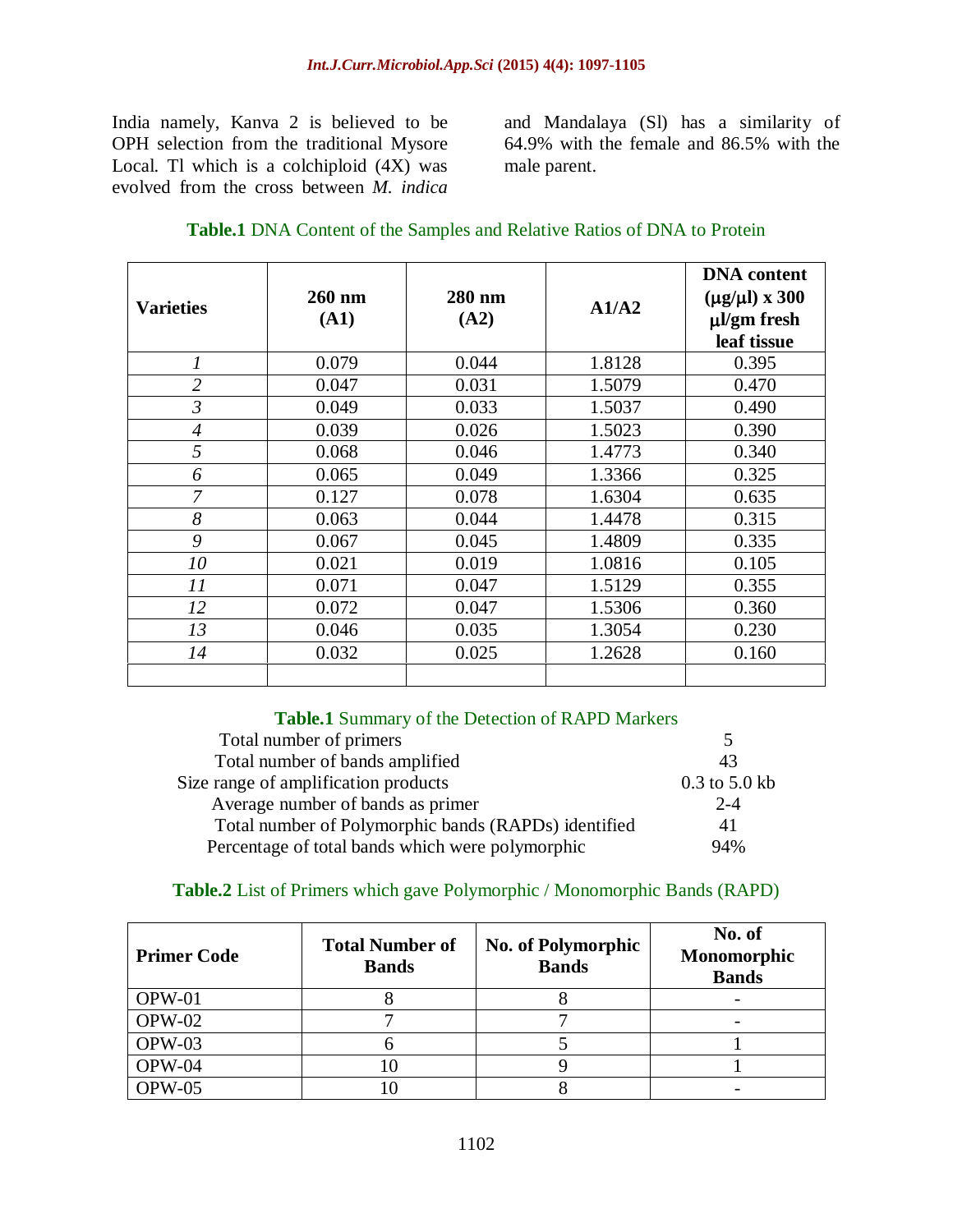**Fig.1** Gel Diagram of 14 Mulberry Varieties



**Fig.2** Dendrogram of 14 Mulberry Varieties using opw- 5 as Mysore Local, Mysore Local Female, Berhampur,Kolitha,Bishnupur,Black Cherry, Morus Indica hp, Maigara,Matigara White,Tippufort,Khurkhul,Nagaland,t-1 and tr-8



However similar investigation was carried out on Matigara White, TR-8 and T-l which are diploid, triploid and tetraploid respectively fall in the same cluster indicating the common geographic origin i.e., West Bengal and also shared common morphological characters such as homophyllous nature and ovate shape of the leaf and pubescent nature of the stigma. Kajali and Philippines also fall in same cluster sharing similar morphological characters such as homophyllous nature, green colour, smooth surface and ovate

shape of the leaf, although originating in different countries. S -1708 , Berhampur and Kolitha-9 originating from West Bengal also fall under the same cluster along with Punjab local and Himachal local (Swarna Latha 2000).

The varietal specific RAPD bands may be used as a probe to screen mulberry genome and ascertain whether they are low/high copy number in the genome and such specific bands may be converted as sequenced characterized amplified regions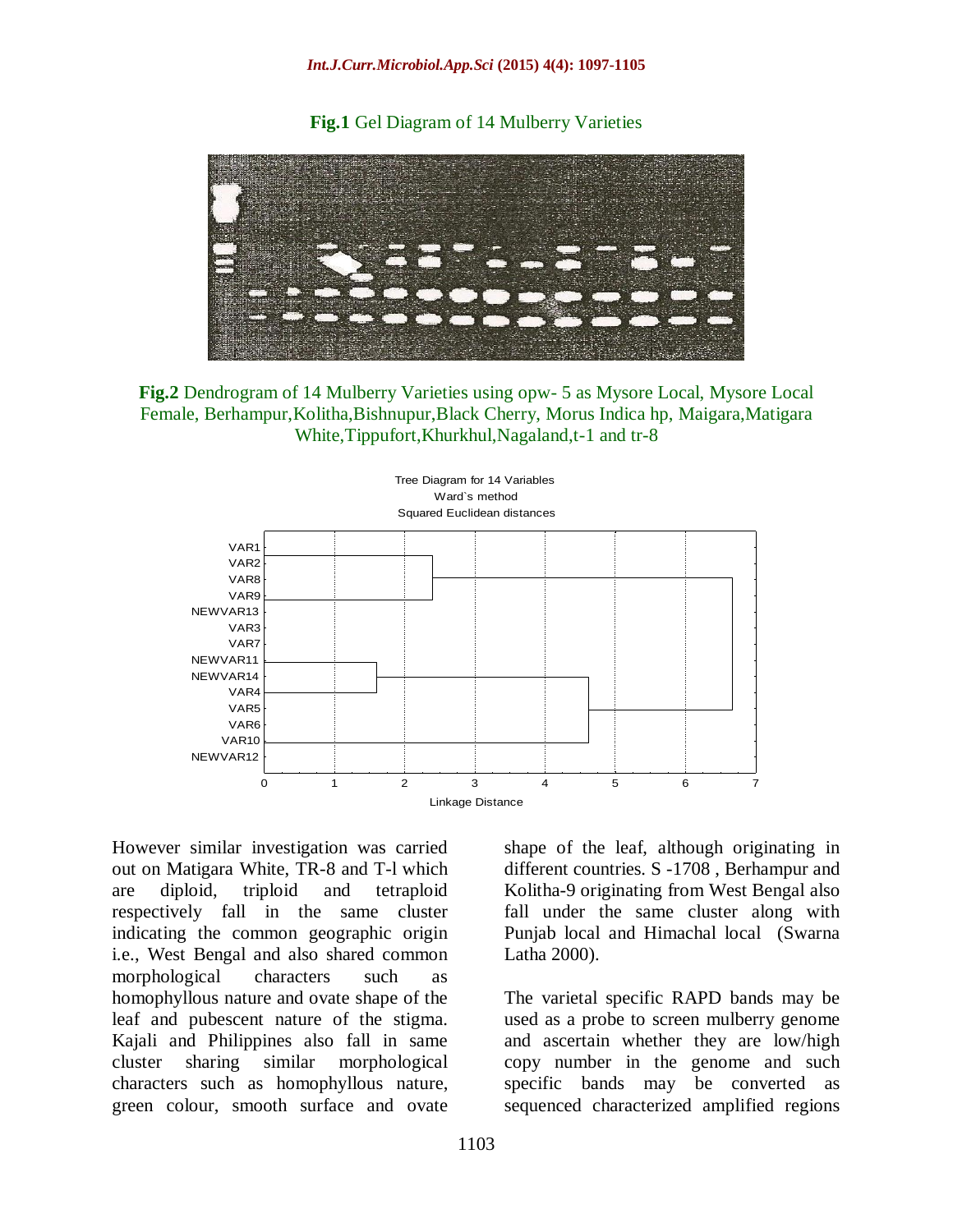(SCARs) by sequencing the amplified products and designing a pair of primers. The present study though preliminary, has supported many of the earlier findings. More information on the genetic background to be generated before arriving at concrete conclusion. However, higher resolution of this PCR based technique in mulberry in contrast with low level of polymorphism of isozymes and proteins has proved to be a valuable tool for generation of genetic information to identify and assess the genetic diversity.

The present study reveals that RAPD markers are good choice for assessing the genetic diversity and relationship in 14 mulberry varieties with polymorphism levels enough to establish informative fingerprints with a few markers. The information obtained could be of practical use for mapping the mulberry genome as well as for classical breeding . The study also provides a closer basis for mulberry breeders to make informative choices on selection of parental materials based on genetic diversity and overcome the problem usually associated with tree crop improvement programme. The highly informative primers identified will be useful in molecular characterization of gene bank accessions.

## **References**

- Bennett, M. D. 1987.Variation in genomic form in plants and its ecological implications. New Phytol.106 and Smith, J.B. 1991.Nuclear DNA amounts in angiosperms. Phil. Trans. Roy. Soc. Land. B334:309-345.
- Chalmers, K.Y., Newton, A.C.,Waugh, R. and Powell, W. 1994. Evaluation of the extent of genetic variation in mahoganies (Meliaceae) using RAPD markers. Theor. Genet. 89:504-508.
- Dellaporta, S.L., Wood, J. and Hicks, J.B. (1983). A plant DNA minipreparation: Version II. Plant Molecular Biology Reporter, l, 19-21
- Das, A.B., Rai, S and Das,P.1998.Karyotype analysis and 4C DNA content in some species of ginger (Zingiber officinale Rose.). Cytobios 93:175- 84.
- Frankel, O.H., Brown, A.H.D. and Burdon. 1997. The Conservation of Plant Biodiversity. Cambridge University Press, Cambridge, U.K.
- Flavell, R.B.Rinipau,J, and Smith,D.B. 1997.Repeated sequence DNA relationships in four cereal genomes. Chromosoma **63:** 5-22.
- Huang, H., Layne, D.R. and Kubisiak, T.L.2003.MoIecular characterization of cultivated Pawpaw (Asimina triloba) using RAPD markers.J.Amer.Soc.Hort. Sci.l28:85-93.
- Innis, M. A., Gelfand, D. H., Snisnky, J. J. and White, T. J. (1990), PCR protocols Ed 1. Academic Presee, San Diego, California, USA.
- Khalid, S.A., Michel T., Herve, S., Patrick, L., Y ves, G., Francois, K. and Andre, B.1999. Annex l, Proc, 4 European Conf. On sunflower Biotech., Abstract of lectures 1.Species relationships based on genome organization in Helianthus, Helia 22 (30): 181.
- Krawetz, S.A. (1989). The polymerase chain reaction: Opportunities for agriculture. Agricultural and Biotechnological News Information, l, 897-902.
- Lee M, 1995, DNA markers and plant breeding program. Adv. Agron. 55. 265-344
- Martel, E., Denay, D. Siljakyakovlev, S., Brown,S. and Sarr,A.1997.Genome size variation and basic chromosome